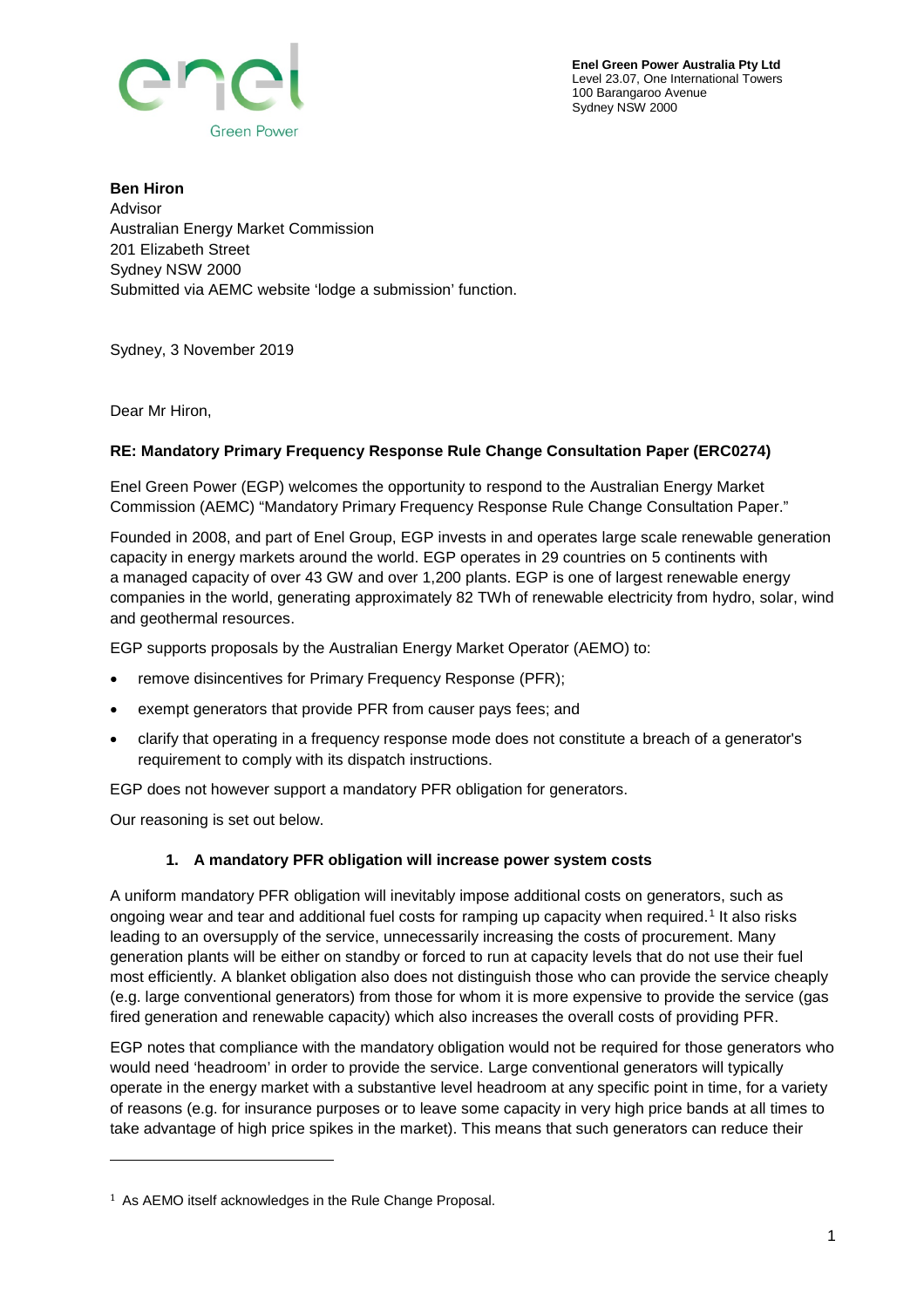output at relatively low cost with the right governor settings in place. Renewable energy plants, on the other hand, will typically operate at maximum rated capacity into the energy market. While they can change active power output with the addition of advanced inverters, they would however need to operate in a pre-curtailed state for them to be capable of providing a raise PFR.

AEMO proposes that compliance should not be enforced for generators who cannot provide PFR without maintaining headroom. This would appear to exempt the majority of renewable generators in the National Electricity Market (NEM). However, if the proposed mandatory obligation is largely avoidable by renewable generation capacity this could present an issue as the energy transition gathers pace and forces conventional plants to exit the market over the coming years. The rule as currently crafted may therefore achieve the opposite of its intended objective and lead to too few generators providing the PFR services moving forward.

It is likely therefore that the mandatory obligation would need to be reviewed down the track, as the no 'headroom' requirement is proven to be no longer tenable. This would expose renewable generators to the future regulatory risk of a more onerous mandatory obligation which forces them to run in a partially curtailed state or install batteries with the headroom to provide the required PFR. This would reduce available future revenues from the wholesale market without any form of compensation.

EGP considers that establishing a mandatory obligation that will inevitably be subject to future change exposes generators to a regulatory risk which could largely be avoidable through implementation of a market mechanism.

## **2. A mandatory PFR obligation would distort existing and future Frequency Control Ancillary Services (FCAS) markets and crowd out innovative technologies**

Forcing all generators to provide PFR for free will distort existing FCAS markets and revenue streams.

An increase in supply of PFR will inevitably reduce the requirement for services provided through existing FCAS markets. It is likely also to reduce the value of a future market for Fast Frequency Response Services (FFR). PFR provided through mandatory governor control can respond automatically to frequency changes is therefore likely to compete directly with future FFR services, which address frequency deviations through almost instantaneous responses.

In the context of an anticipated progressive phase out of conventional thermal generation, EGP considers it important that the proposed rule change does not crowd out the potential of new technologies to provide innovative and cost-effective solutions for managing frequency on the network. For example, Everoze has found that, on the islanded Irish electricity grid, 360MW of battery storage could provide the same amount of stability to the system as 3000 MW of conventional thermal generation.<sup>[2](#page-1-0)</sup>

## **3. Alternatives to a mandatory PFR obligation**

i<br>I

AEMOs proposals for removing current disincentives to PFR (i.e. generators turning off their governor control settings in order to avoid causer pays charges) will assist in addressing the current deterioration in power system frequency. However, EGP acknowledges that more is likely to be required to address the rapidly deteriorating frequency situation in the NEM in the near term, given the lack of a regulatory requirement, or market-based mechanism, for the provision of PFR.

The AEMC explored a range of incentive and market-based approaches to frequency control in its Frequency Control Frameworks Review (FCFR) Final Report.[3](#page-1-1) EGP supports further detailed consideration and consultation on these approaches as an alternative to a mandatory requirement.

<span id="page-1-0"></span><sup>2</sup> Everoze, 2017, "Batteries: Beyond the Spin: the dawning era of digital inertia on the Island of Ireland"*.* Accessed at: <http://info.fluenceenergy.com/>

<span id="page-1-1"></span><sup>3</sup> AEMC, "Frequency Control Frameworks Review," Final Report, 26 July 2018; available at aemc.gov.au